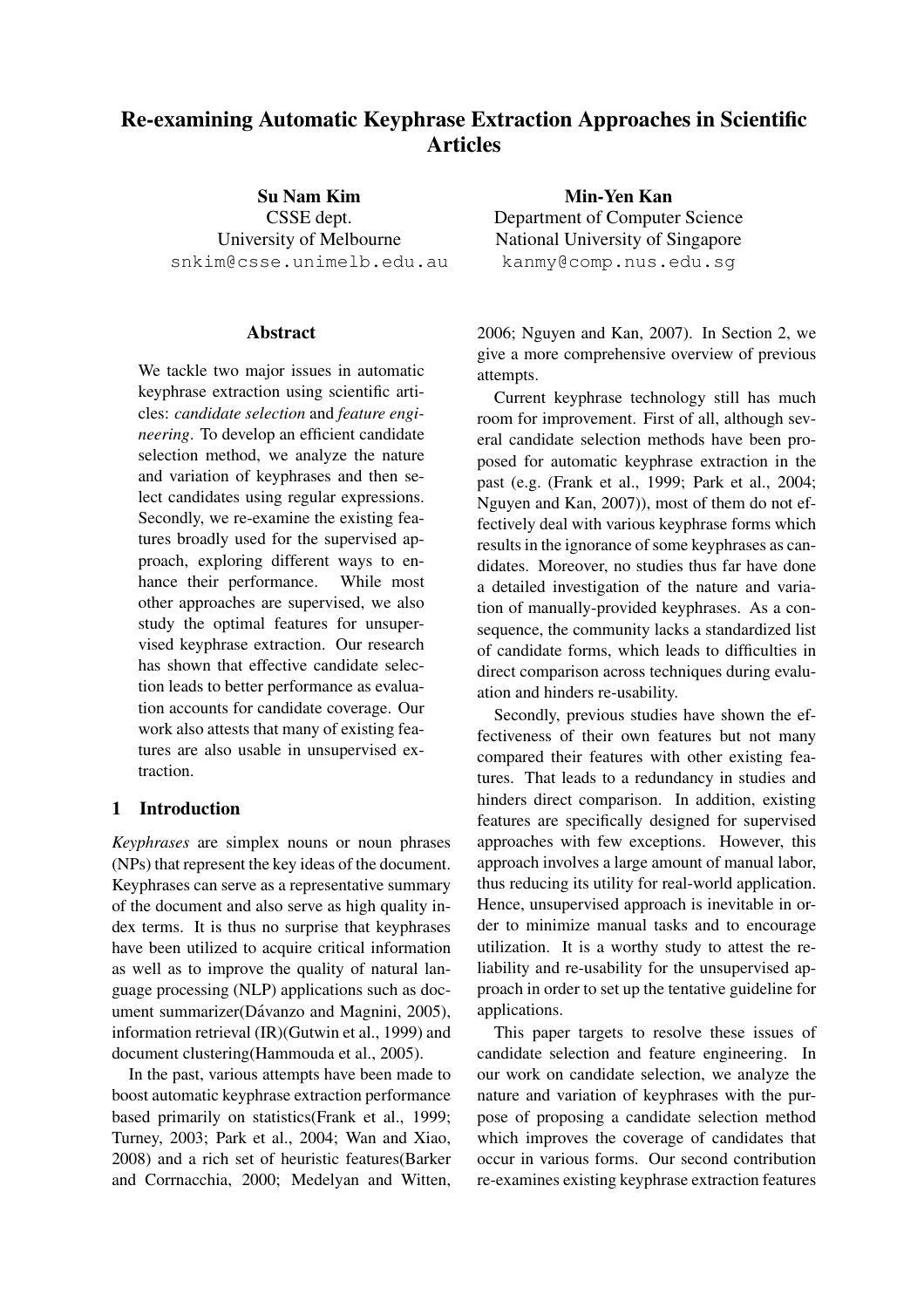reported in the literature, in terms of their effectiveness and re-usability. We test and compare the usefulness of each feature for further improvement. In addition, we assess how well these features can be applied in an unsupervised approach.

In the remaining sections, we describe an overview of related work in Section 2, our proposals on candidate selection and feature engineering in Section 4 and 5, our system architecture and data in Section 6. Then, we evaluate our proposals, discuss outcomes and conclude our work in Section 7, 8 and 9, respectively.

# 2 Related Work

The majority of related work has been carried out using statistical approaches, a rich set of symbolic resources and linguistically-motivated heuristics(Frank et al., 1999; Turney, 1999; Barker and Corrnacchia, 2000; Matsuo and Ishizuka, 2004; Nguyen and Kan, 2007). Features used can be categorized into three broad groups: (1) document cohesion features (i.e. relationship between document and keyphrases)(Frank et al., 1999; Matsuo and Ishizuka, 2004; Medelyan and Witten, 2006; Nguyen and Kan, 2007), and to lesser, (2) keyphrase cohesion features (i.e. relationship among keyphrases)(Turney, 2003) and (3) term cohesion features (i.e. relationship among components in a keyphrase)(Park et al., 2004).

The simplest system is KEA (Frank et al., 1999; Witten et al., 1999) that uses *TF\*IDF* (i.e. term frequency \* inverse document frequency) and first occurrence in the document. *TF\*IDF* measures the document cohesion and the first occurrence implies the importance of the abstract or introduction which indicates the keyphrases have a locality. Turney (2003) added the notion of keyphrase cohesion to KEA features and Nguyen and Kan (2007) added linguistic features such as section information and suffix sequence. The GenEx system(Turney, 1999) employed an inventory of nine syntactic features, such as length in words and frequency of stemming phrase as a set of parametrized heuristic rules. Barker and Corrnacchia (2000) introduced a method based on head noun heuristics that took three features: length of candidate, frequency and head noun frequency. To take advantage of domain knowledge, Hulth et al. (2001) used a hierarchically-organized domain-specific thesaurus from Swedish Parliament as a secondary knowledge source. The Textract (Park et al., 2004) also ranks the candidate keyphrases by its judgment of keyphrases' degree of domain specificity based on subjectspecific collocations(Damerau, 1993), in addition to term cohesion using Dice coefficient(Dice, 1945). Recently, Wan and Xiao (2008) extracts automatic keyphrases from single documents, utilizing document clustering information. The assumption behind this work is that the documents with the same or similar topics interact with each other in terms of salience of words. The authors first clustered the documents then used the graphbased ranking algorithm to rank the candidates in a document by making use of mutual influences of other documents in the same cluster.

# 3 Keyphrase Analysis

In previous study, KEA employed the indexing words as candidates whereas others such as (Park et al., 2004; Nguyen and Kan, 2007) generated handcrafted regular expression rules. However, none carefully undertook the analysis of keyphrases. We believe there is more to be learned from the reference keyphrases themselves by doing a fine-grained, careful analysis of their form and composition. Note that we used the articles collected from ACM digital library for both analyzing keyphrases as well as evaluating methods. See Section 6 for data in detail.

Syntactically, keyphrases can be formed by either simplex nouns (e.g. *algorithm, keyphrase, multi-agent*) or noun phrases (NPs) which can be a sequence of nouns and their auxiliary words such as adjectives and adverbs (e.g. *mobile network, fast computing, partially observable Markov decision process*) despite few incidences. They can also incorporate a prepositional phrase (PP) (e.g. *quality of service, policy of distributed caching*). When keyphrases take the form of an NP with an attached PP (i.e. NPs in *of-PP form*), the preposition *of* is most common, but others such as *for, in, via* also occur (e.g. *incentive for cooperation, inequality in welfare, agent security via approximate policy, trade in financial instrument based on logical formula*). The patterns above correlate well to part-of-speech (POS) patterns used in modern keyphrase extraction systems.

However, our analysis uncovered additional linguistic patterns and alternations which other studies may have overlooked. In our study we also found that keyphrases also occur as a simple con-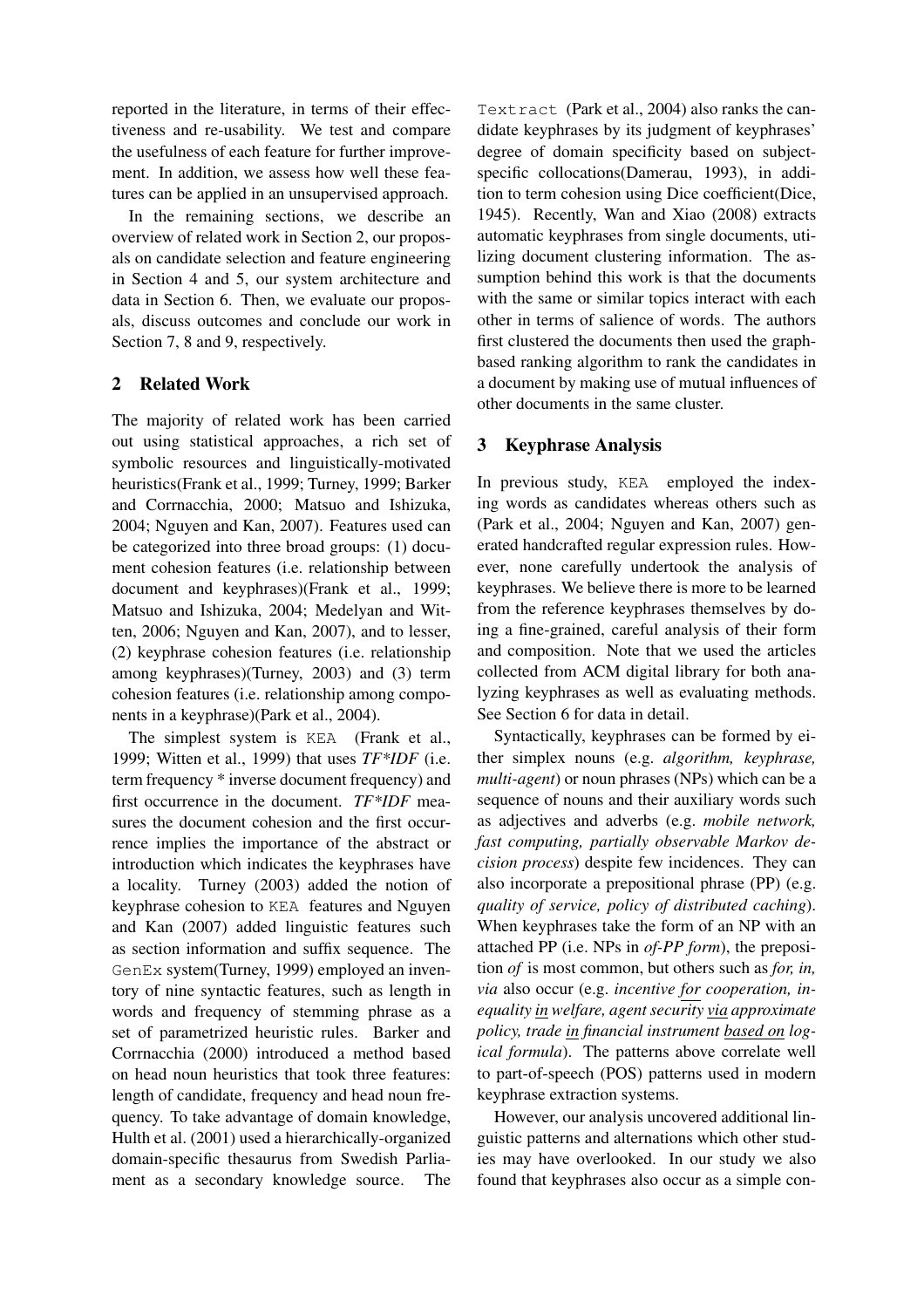| Criteria    | Rules                                                                                                           |
|-------------|-----------------------------------------------------------------------------------------------------------------|
| Frequency   | <b>(Rule1)</b> <i>Frequency heuristic</i> i.e. frequency $> 2$ for simplex words vs. frequency $> 1$ for NPs    |
| Length      | (Rule2) Length heuristic i.e. up to length 3 for NPs in non-of-PP form vs. up to length 4 for NPs in of-PP form |
|             | (e.g. synchronous concurrent program vs. model of multiagent interaction)                                       |
| Alternation | (Rule3) of-PP form alternation                                                                                  |
|             | (e.g. number of sensor = sensor number, history of past encounter = past encounter history)                     |
|             | (Rule4) Possessive alternation                                                                                  |
|             | (e.g. agent's goal = goal of agent, security's value = value of security)                                       |
| Extraction  | <b>(Rule5)</b> Noun Phrase = $(NN NNS NNP NNPS JJ JJR JJS)^*(NN NNS NNP NNPS)$                                  |
|             | (e.g. complexity, effective algorithm, grid computing, distributed web-service discovery architecture)          |
|             | (Rule6) Simplex Word/NP IN Simplex Word/NP                                                                      |
|             | (e.g. quality of service, sensitivity of VOIP traffic (VOIP traffic extracted),                                 |
|             | simplified instantiation of zebroid (simplified instantiation extracted))                                       |

### Table 1: Candidate Selection Rules

junctions (e.g. *search and rescue, propagation and delivery*), and much more rarely, as conjunctions of more complex NPs (e.g. *history of past encounter and transitivity*). Some keyphrases appear to be more complex (e.g. *pervasive document edit and management system, task and resource allocation in agent system*). Similarly, abbreviations and possessive forms figure as common patterns (e.g. *belief desire intention = BDI, inverse document frequency = (IDF)*; *Bayes' theorem, agent's dominant strategy*).

A critical insight of our work is that keyphrases can be morphologically and semantically altered. Keyphrases that incorporate a PP or have an underlying genitive composition are often easily varied by word order alternation. Previous studies have used the altered keyphrases when forming in *of-PP form*. For example, *quality of service* can be altered to *service quality*, sometimes with little semantic difference. Also, as most morphological variation in English relates to noun number and verb inflection, keyphrases are subject to these rules as well (e.g. *distributed system*  $\neq$  *distributing system, dynamical caching*  $\neq$  *dynamical cache*). In addition, possessives tend to alternate with *of-PP form* (e.g. *agent's goal = goal of agent, security's value = value of security*).

## 4 Candidate Selection

We now describe our proposed candidate selection process. Candidate selection is a crucial step for automatic keyphrase extraction. This step is correlated to term extraction study since top  $N_{th}$  ranked terms become keyphrases in documents. In previous study, KEA employed the indexing words as candidates whereas others such as (Park et al., 2004; Nguyen and Kan, 2007) generated handcrafted regular expression rules. However, none carefully undertook the analysis of keyphrases. In this section, before we present our method, we first describe the detail of keyphrase analysis.

In our keyphrase analysis, we observed that most of *author assigned keyphrase* and/or *reader assigned keyphrase* are syntactically more often simplex words and less often NPs. When keyphrases take an NP form, they tend to be a simple form of NPs. i.e. either without a PP or with only a PP or with a conjunction, but few appear as a mixture of such forms. We also noticed that the components of NPs are normally nouns and adjectives but rarely, are adverbs and verbs. As a result, we decided to ignore NPs containing adverbs and verbs in this study as our candidates since they tend to produce more errors and to require more complexity.

Another observation is that keyphrases containing more than three words are rare (i.e. 6% in our data set), validating what Paukkeri et al. (2008) observed. Hence, we apply a *length heuristic*. Our candidate selection rule collects candidates up to length 3, but also of length 4 for NPs in *of-PP form*, since they may have a non-genetive alternation that reduces its length to 3 (e.g. *performance of distributed system* = *distributed system performance*). In previous studies, words occurring at least twice are selected as candidates. However, during our acquisition of *reader assigned keyphrase*, we observed that readers tend to collect NPs as keyphrases, regardless of their frequency. Due to this, we apply different frequency thresholds for simplex words ( $>= 2$ ) and NPs ( $>= 1$ ). Note that 30% of NPs occurred only once in our data.

Finally, we generated regular expression rules to extract candidates, as presented in Table 1. Our candidate extraction rules are based on those in Nguyen and Kan (2007). However, our Rule6 for NPs in *of-PP form* broadens the coverage of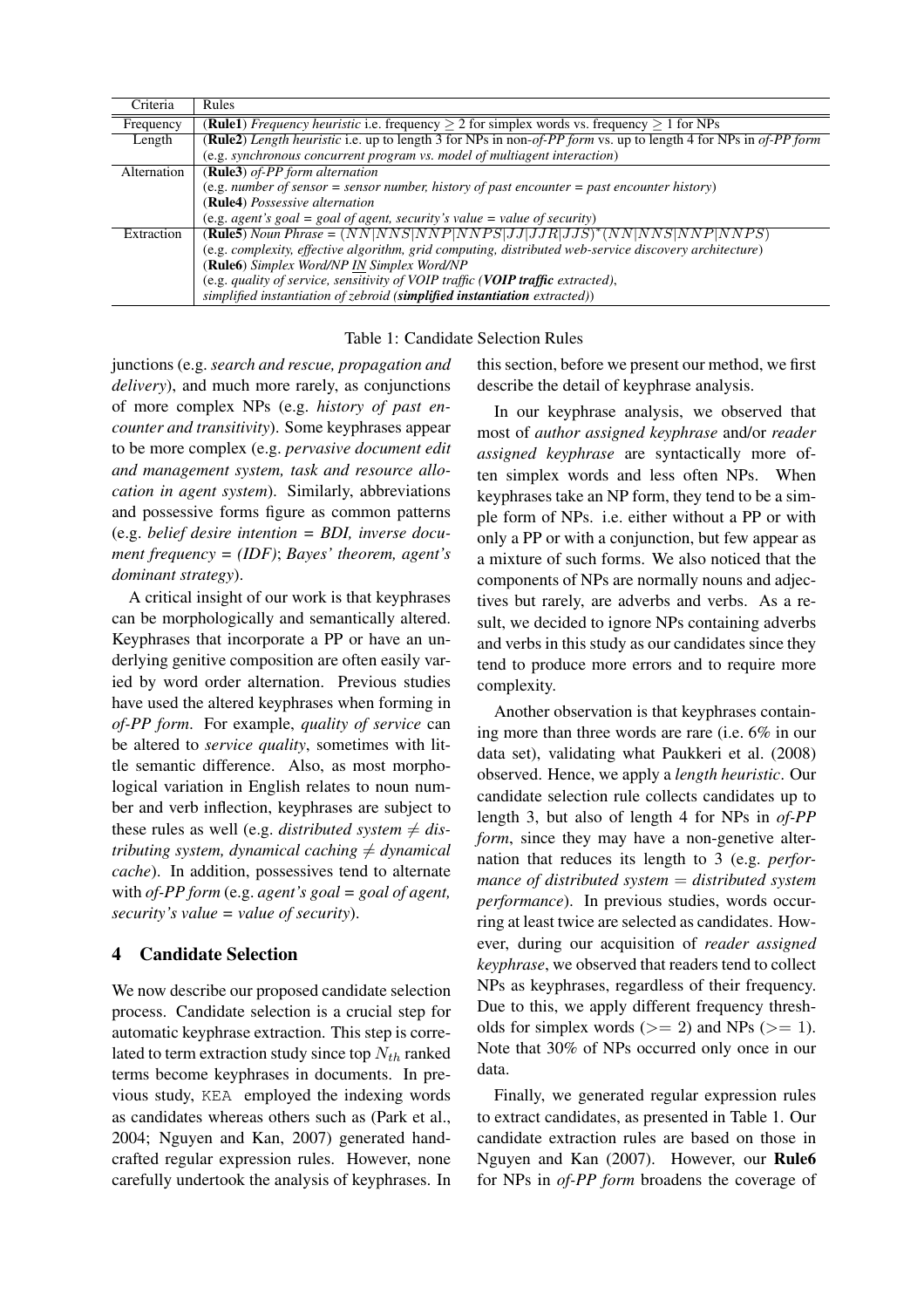possible candidates. i.e. with a given NPs in *of-PP form*, not only we collect simplex word(s), but we also extract non-*of-PP form* of NPs from noun phrases governing the PP and the PP. For example, our rule extracts *effective algorithm of grid computing* as well as *effective algorithm* and *grid computing* as candidates while the previous works' rules do not.

# 5 Feature Engineering

With a wider candidate selection criteria, the onus of filtering out irrelevant candidates becomes the responsibility of careful feature engineering. We list 25 features that we have found useful in extracting keyphrases, comprising of 9 existing and 16 novel and/or modified features that we introduce in our work (marked with ∗). As one of our goals in feature engineering is to assess the suitability of features in the unsupervised setting, we have also indicated which features are suitable only for the supervised setting (S) or applicable to both  $(S, U)$ .

### 5.1 Document Cohesion

Document cohesion indicates how important the candidates are for the given document. The most popular feature for this cohesion is *TF\*IDF* but some works have also used context words to check the correlation between candidates and the given document. Other features for document cohesion are *distance, section information* and so on. We note that listed features other than *TF\*IDF* are related to locality. That is, the intuition behind these features is that keyphrases tend to appear in specific area such as the beginning and the end of documents.

F1 : TF\*IDF *(S,U) TF\*IDF* indicates document cohesion by looking at the frequency of terms in the documents and is broadly used in previous work(Frank et al., 1999; Witten et al., 1999; Nguyen and Kan, 2007). However, a disadvantage of the feature is in requiring a large corpus to compute useful *IDF*. As an alternative, context words(Matsuo and Ishizuka, 2004) can also be used to measure document cohesion. From our study of keyphrases, we saw that substrings within longer candidates need to be properly counted, and as such our method measures *TF* in substrings as well as in exact matches. For example, *grid computing* is often a substring of other phrases such as *grid computing algorithm* and *efficient grid com-* *puting algorithm*. We also normalize *TF* with respect to candidate types: i.e. we separately treat simplex words and NPs to compute *TF*. To make our *IDFs* broadly representative, we employed the Google n-gram counts, that were computed over terabytes of data. Given this large, generic source of word count, *IDF* can be incorporated without corpus-dependent processing, hence such features are useful in unsupervised approaches as well. The following list shows variations of *TF\*IDF*, employed as features in our system.

spacing

- F1 (a) *TF\*IDF*
- F1 \* (b) *TF* including counts of substrings
- F1 \* (c) *TF* of substring as a separate feature
- F1 \* (d) normalized *TF* by candidate types (i.e. simplex words vs. NPs)
- F1 \* (e) normalized *TF* by candidate types as a separate feature
- F1 \* (f) *IDF* using Google n-gram

F2 : First Occurrence *(S,U)* KEA used the first appearance of the word in the document(Frank et al., 1999; Witten et al., 1999). The main idea behind this feature is that keyphrases tend to occur in the beginning of documents, especially in structured reports (e.g., in abstract and introduction sections) and newswire.

F3 : Section Information *(S,U)* Nguyen and Kan (2007) used the identity of which specific document section a candidate occurs in. This locality feature attempts to identify key sections. For example, in their study of scientific papers, the authors weighted candidates differently depending on whether they occurred in the abstract, introduction, conclusion, section head, title and/or references.

F4\* : Additional Section Information *(S,U)* We first added the *related work or previous work* as one of section information not included in Nguyen and Kan (2007). We also propose and test a number of variations. We used the substrings that occur in section headers and reference titles as keyphrases. We counted the co-occurrence of candidates (i.e. the section *TF*) across all key sections that indicates the correlation among key sections. We assign section-specific weights as individual sections exhibit different propensities for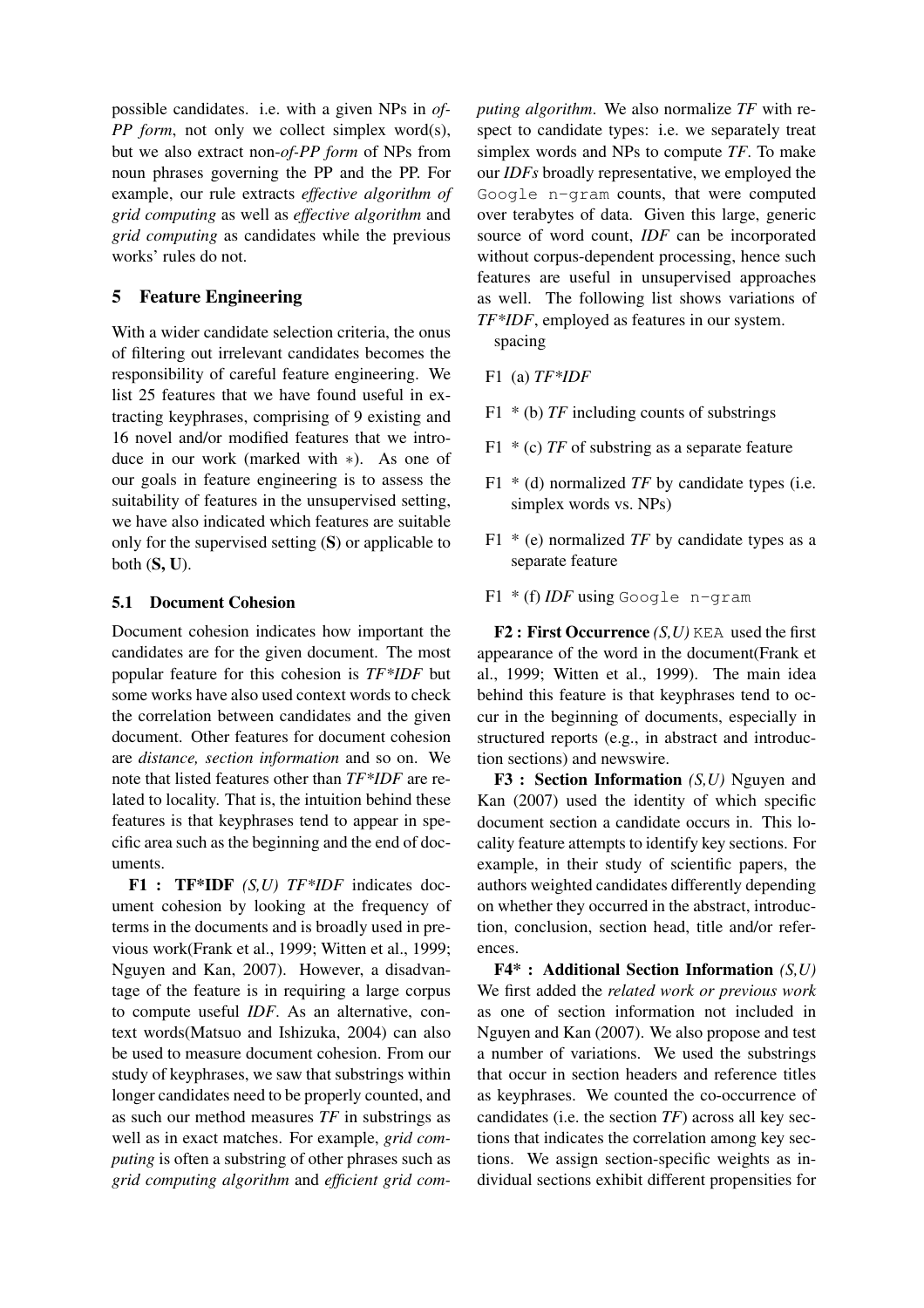generating keyphrases. For example, *introduction* contains the majority of keyphrases while the title or section head contains many fewer due to the variation in size.

spacing

- F4 \* (a) section, 'related/previous work'
- $F4 * (b)$  counting substring occurring in key sections
- F4 \* (c) section *TF* across all key sections
- $F4 * (d)$  weighting key sections according to the portion of keyphrases found

F5\* : Last Occurrence *(S,U)* Similar to *distance* in KEA , the position of the last occurrence of a candidate may also imply the importance of keyphrases, as keyphrases tend to appear in the last part of document such as the conclusion and discussion.

### 5.2 Keyphrase Cohesion

The intuition behind using keyphrase cohesion is that actual keyphrases are often associated with each other, since they are semantically related to topic of the document. Note that this assumption holds only when the document describes a single, coherent topic – a document that represents a collection may be first need to be segmented into its constituent topics.

F6\* : Co-occurrence of Another Candidate in Section *(S,U)* When candidates co-occur in several key sections together, then they are more likely keyphrases. Hence, we used the number of sections that candidates co-occur.

F7\* : Title overlap *(S)* In a way, titles also represent the topics of their documents. A large collection of titles in the domain can act as a probabilistic prior of what words could stand as constituent words in keyphrases. In our work, as we examined scientific papers from computer science, we used a collection of titles obtained from the large *CiteSeer*<sup>1</sup> collection to create this feature.

spacing

- F7 \* (a) co-occurrence (Boolean) in title collocation
- F7 \* (b) co-occurrence (*TF*) in title collection

F8 : Keyphrase Cohesion *(S,U)* Turney (2003) integrated keyphrase cohesion into his system by checking the semantic similarity between top N ranked candidates against the remainder. In the original work, a large, external web corpus was used to obtain the similarity judgments. As we did not have access to the same web corpus and all candidates/keyphrases were not found in the Google n-gram corpus, we approximated this feature using a similar notion of contextual similarity. We simulated a latent 2-dimensional matrix (similar to latent semantic analysis) by listing all candidate words in rows and their neighboring words (nouns, verbs, and adjectives only) in columns. The cosine measure is then used to compute the similarity among keyphrases.

#### 5.3 Term Cohesion

Term cohesion further refines the candidacy judgment, by incorporating an internal analysis of the candidate's constituent words. Term cohesion posits that high values for internal word association measures correlates indicates that the candidate is a keyphrase (Church and Hanks, 1989).

F9 : Term Cohesion *(S,U)* Park et al. (2004) used in the Dice coefficient (Dice, 1945) to measure term cohesion particularly for multiword terms. In their work, as NPs are longer than simplex words, they simply discounted simplex word cohesion by 10%. In our work, we vary the measure of *TF* used in Dice coefficient, similar to our discussion earlier.

spacing

- F9 (a) term cohesion by (Park et al., 2004),
- F9 \* (b) normalized *TF* by candidate types (i.e. simplex words vs. NPs),
- $F9 * (c)$  applying different weight by candidate types,
- F9 \* (d) normalized *TF* and different weighting by candidate types

#### 5.4 Other Features

F10 : Acronym *(S)* Nguyen and Kan (2007) accounted for the importance of *acronym* as a feature. We found that this feature is heavily dependent on the data set. Hence, we used it only for N&K to attest our *candidate selection method*.

F11 : POS sequence *(S)* Hulth and Megyesi (2006) pointed out that POS sequences of

<sup>&</sup>lt;sup>1</sup>It contains 1.3M titles from articles, papers and reports.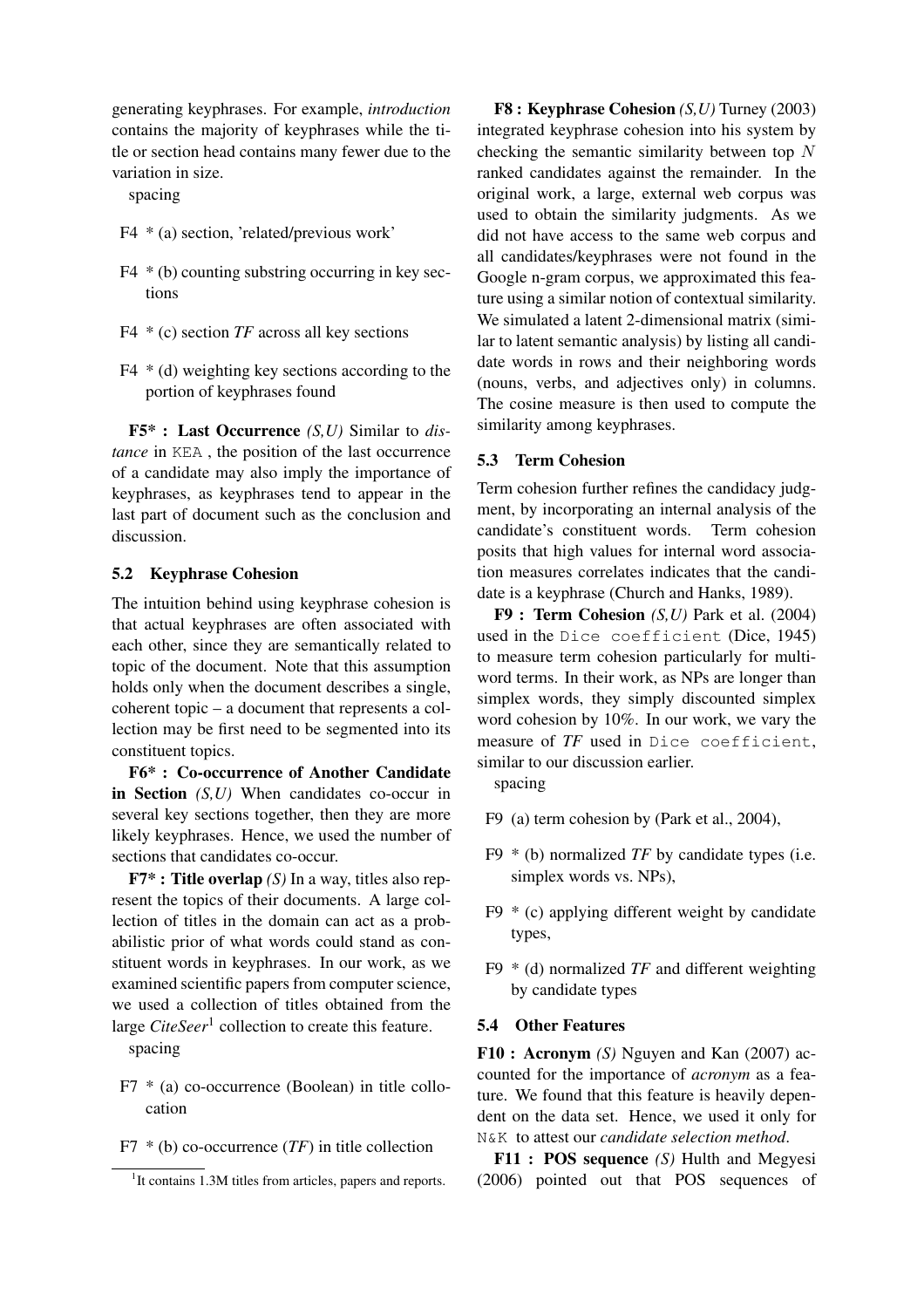keyphrases are similar. It showed the distinctive distribution of POS sequences of keyphrases and use them as a feature. Like *acronym*, this is also subject to the data set.

F12 : Suffix sequence *(S)* Similar to *acronym*, Nguyen and Kan (2007) also used a candidate's *suffix sequence* as a feature, to capture the propensity of English to use certain Latin derivational morphology for technical keyphrases. This feature is also a data dependent features, thus used in supervised approach only.

F13 : Length of Keyphrases *(S,U)* Barker and Corrnacchia (2000) showed that candidate length is also a useful feature in extraction as well as in candidate selection, as the majority of keyphrases are one or two terms in length.

### 6 System and Data

To assess the performance of the proposed candidate selection rules and features, we implemented a keyphrase extraction pipe line. We start with raw text of computer science articles converted from *PDF* by pdftotext. Then, we partitioned the into section such as title and sections via heuristic rules and applied sentence segmenter  $2$ , ParsCit<sup>3</sup>(Councill et al., 2008) for reference collection, part-of-speech tagger<sup>4</sup> and lemmatizer<sup>5</sup>(Minnen et al., 2001) of the input. After preprocessing, we built both supervised and unsupervised classifiers using Naive Bayes from the WEKA machine learning toolkit(Witten and Frank, 2005), Maximum Entropy<sup>6</sup>, and simple weighting.

In evaluation, we collected 250 papers from four different categories<sup>7</sup> of the ACM digital library. Each paper was 6 to 8 pages on average. In *author assigned keyphrase*, we found many were missing or found as substrings. To remedy this, we collected *reader assigned keyphrase* by hiring senior year undergraduates in computer science, each whom annotated five of the papers with an annotation guideline and on average, took about 15 minutes to annotate each paper. The final statistics of keyphrases is presented in Table 2 where *Combined* represents the total number of keyphrases. The numbers in () denotes the number of keyphrases in *of-PP form*. *Found* means the number of *author assigned keyphrase* and *reader assigned keyphrase* found in the documents.

|            | Author     | Reader        | Combined      |
|------------|------------|---------------|---------------|
| Total      | 1252 (53)  | 3110 (111)    | 3816 (146)    |
| <b>NPs</b> | 904        | 2537          | 3027          |
| Average    | 3.85(4.01) | 12.44 (12.88) | 15.26 (15.85) |
| Found      | 769        | 2509          | 2864          |

|  | Table 2: Statistics in Keyphrases |  |  |  |
|--|-----------------------------------|--|--|--|
|--|-----------------------------------|--|--|--|

### 7 Evaluation

The baseline system for both the supervised and unsupervised approaches is modified N&K which uses *TF\*IDF*, *distance, section information* and *additional section information* (i.e. *F1-4*). Apart from baseline , we also implemented basic KEA and N&K to compare. Note that N&K is considered a supervised approach, as it utilizes features like *acronym, POS sequence*, and *suffix sequence*.

Table 3 and 4 shows the performance of our candidate selection method and features with respect to supervised and unsupervised approaches using the current standard evaluation method (i.e. exact matching scheme) over top  $5<sub>th</sub>$ ,  $10<sub>th</sub>$ ,  $15<sub>th</sub>$  candidates.

BestFeatures includes *F1c:TF of substring as a separate feature*, *F2:first occurrence*, *F3:section information*, *F4d:weighting key sections*, *F5:last occurrence*, *F6:co-occurrence of another candidate in section*, *F7b:title overlap*, *F9a:term cohesion by (Park et al., 2004)*, *F13:length of keyphrases*. Best-TF\*IDF means using all best features but *TF\*IDF*.

In Tables 3 and 4, *C* denotes the classifier technique: unsupervised (*U*) or supervised using Maximum Entropy  $(S)^8$ .

| Α | Method | Feature                                                                                                 |
|---|--------|---------------------------------------------------------------------------------------------------------|
|   | S      | F <sub>1</sub> a, F <sub>2</sub> , F <sub>3</sub> , F <sub>4a</sub> , F <sub>4d</sub> , F <sub>9a</sub> |
|   |        | F1a,F1c,F2,F3,F4a,F4d,F5,F7b,F9a                                                                        |
|   | S      | F1b,F1c,F1d,F1f,F4b,F4c,F7a,F7b,F9b-d,F13                                                               |
|   | H      | F1d,F1e,F1f,F4b,F4c,F6,F7a,F9b-d                                                                        |
| າ | S      | F <sub>1</sub> e,F <sub>10</sub> ,F <sub>11</sub> ,F <sub>12</sub>                                      |
|   |        | F1b                                                                                                     |

Table 5: Performance on Each Feature In Table 5, the performance of each feature is measured using N&K system and the target fea-

<sup>&</sup>lt;sup>2</sup>http://www.eng.ritsumei.ac.jp/asao/resources/sentseg/

<sup>3</sup> http://wing.comp.nus.edu.sg/parsCit/

<sup>4</sup> http://search.cpan.org/dist/Lingua-EN-

Tagger/Tagger.pm

<sup>5&</sup>lt;br>http://www.informatics.susx.ac.uk/research/groups/nlp/carroll/morph.html 6 http://maxent.sourceforge.net/index.html

 ${}^{7}C2.4$  (Distributed Systems), H3.3 (Information Search) and Retrieval), I2.11 (Distributed Artificial Intelligence-Multiagent Systems) and J4 (Social and Behavioral Sciences-Economics)

 $8$ Due to the page limits, we present the best performance.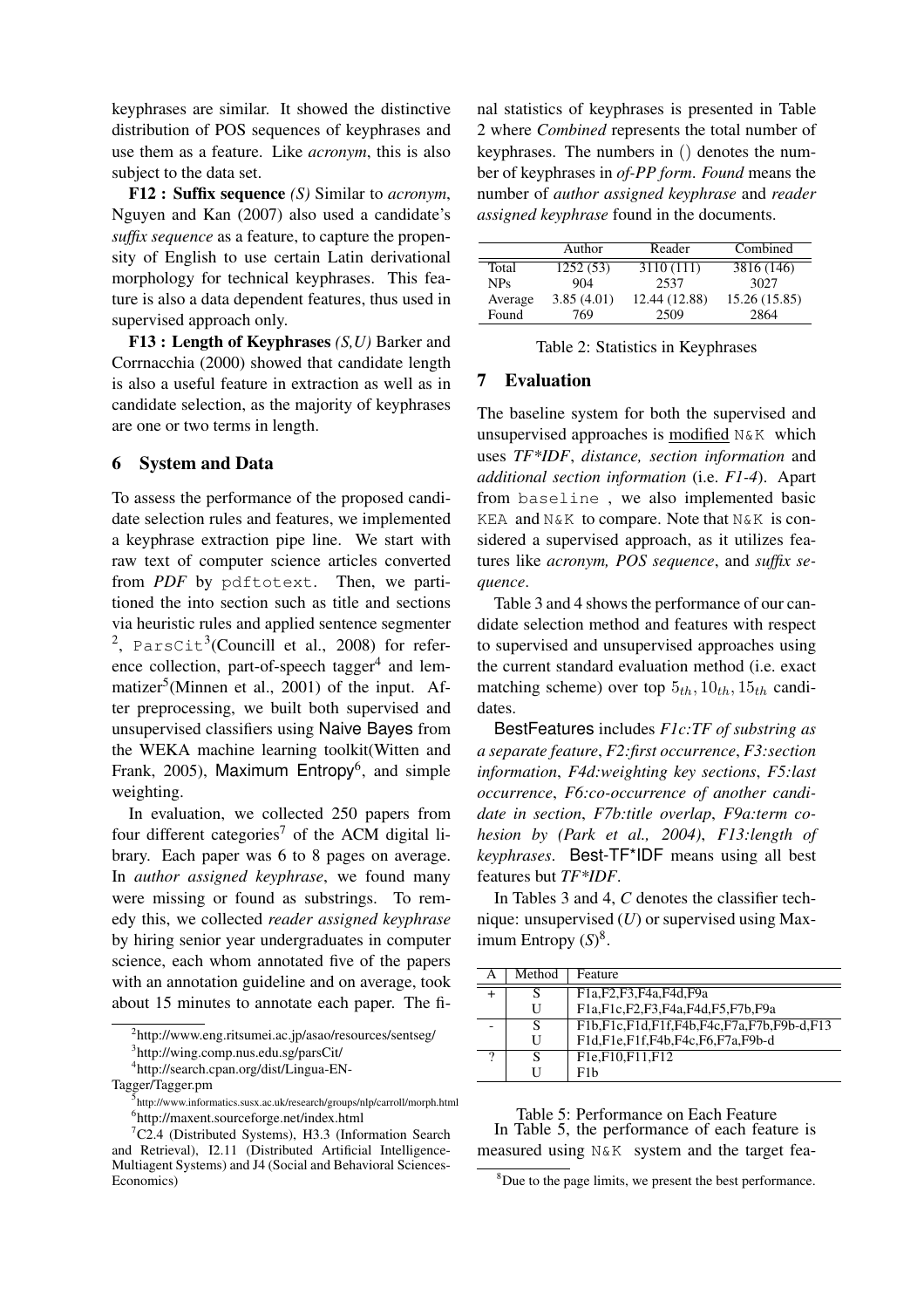| Method            | Features   | C            |       | Five      |        |        |       | Ten       |        |        | Fifteen |           |        |        |
|-------------------|------------|--------------|-------|-----------|--------|--------|-------|-----------|--------|--------|---------|-----------|--------|--------|
|                   |            |              | Match | Precision | Recall | Fscore | Match | Precising | Recall | Fscore | Match   | Precision | Recall | Fscore |
| All               | <b>KEA</b> | $\mathbf{U}$ | 0.03  | 0.64%     | 0.21%  | 0.32%  | 0.09  | 0.92%     | 0.60%  | 0.73%  | 0.13    | 0.88%     | 0.86%  | 0.87%  |
| Candidates        |            | S            | 0.79  | 15.84%    | 5.19%  | 7.82%  | 1.39  | 13.88%    | 9.09%  | 10.99% | 1.84    | 12.24%    | 12.03% | 12.13% |
|                   | N&K        | S            | 1.32  | 26.48%    | 8.67%  | 13.06% | 2.04  | 20.36%    | 13.34% | 16.12% | 2.54    | 16.93%    | 16.64% | 16.78% |
|                   | baseline   | $\mathbf{U}$ | 0.92  | 18.32%    | 6.00%  | 9.04%  | 1.57  | 15.68%    | 10.27% | 12.41% | 2.20    | 14.64%    | 14.39% | 14.51% |
|                   |            | S            | 1.15  | 23.04%    | 7.55%  | 11.37% | 1.90  | 18.96%    | 12.42% | 15.01% | 2.44    | 16.24%    | 15.96% | 16.10% |
| $Length < = 3$    | <b>KEA</b> | $\mathbf{U}$ | 0.03  | 0.64%     | 0.21%  | 0.32%  | 0.09  | 0.92%     | 0.60%  | 0.73%  | 0.13    | 0.88%     | 0.86%  | 0.87%  |
| Candidates        |            | S            | 0.81  | 16.16%    | 5.29%  | 7.97%  | 1.40  | 14.00%    | 9.17%  | 11.08% | 1.84    | 12.24%    | 12.03% | 12.13% |
|                   | N&K        | S            | 1.40  | 27.92%    | 9.15%  | 13.78% | 2.10  | 21.04%    | 13.78% | 16.65% | 2.62    | 17.49%    | 17.19% | 17.34% |
|                   | baseline   | $\mathbf{U}$ | 0.92  | 18.4%     | 6.03%  | 9.08%  | 1.58  | 15.76%    | 10.32% | 12.47% | 2.20    | 14.64%    | 14.39% | 14.51% |
|                   |            | S            | 1.18  | 23.68%    | 7.76%  | 11.69% | 1.90  | 19.00%    | 12.45% | 15.04% | 2.40    | 16.00%    | 15.72% | 15.86% |
| Length $\leq$ = 3 | <b>KEA</b> | $\mathbf{U}$ | 0.01  | 0.24%     | 0.08%  | 0.12%  | 0.05  | 0.52%     | 0.34%  | 0.41%  | 0.07    | 0.48%     | 0.47%  | 0.47%  |
| Candidates        |            | S            | 0.83  | 16.64%    | 5.45%  | 8.21%  | 1.42  | 14.24%    | 9.33%  | 11.27% | 1.87    | 12.45%    | 12.24% | 12.34% |
| + Alternation     | N&K        | S            | 1.53  | 30.64%    | 10.04% | 15.12% | 2.31  | 23.08%    | 15.12% | 18.27% | 2.88    | 19.20%    | 18.87% | 19.03% |
|                   | baseline   | $\mathbf{U}$ | 0.98  | 19.68%    | 6.45%  | 9.72%  | 1.72  | 17.24%    | 11.29% | 13.64% | 2.37    | 15.79%    | 15.51% | 15.65% |
|                   |            | S            | 1.33  | 26.56%    | 8.70%  | 13.11% | 2.09  | 20.88%    | 13.68% | 16.53% | 2.69    | 17.92%    | 17.61% | 17.76% |

| Table 3: Performance on Proposed Candidate Selection |  |  |
|------------------------------------------------------|--|--|
|                                                      |  |  |

| Features      | ◡ |       |       | Five   |        | Ten   |       |        |        | Fifteen |       |             |        |  |
|---------------|---|-------|-------|--------|--------|-------|-------|--------|--------|---------|-------|-------------|--------|--|
|               |   | Match | Prec. | Recall | Escore | Match | Prec. | Recall | Fscore | Match   | Prec. | Recall      | Fscore |  |
| Best          |   | 1.14  | .228  | .747   | .113   | 1.92  | .192  | .126   | .152   | 2.61    |       |             | .173   |  |
|               |   | 1.56  | .312  | .102   | .154   | 2.50  | .250  | .164   | .198   | 3.15    | .210  | .206        | .208   |  |
| Best          |   | 1.14  | .228  | .74    | .113   | 1.92  | .192  | .126   | .152   | 2.61    | .174  | 171<br>.1/1 | .173   |  |
| $w$ /o TF*IDF |   | 1.56  | .311  | .102   | .154   | 2.46  | .246  | .161   | .194   | 3.12    | .208  | .204        | .206   |  |

Table 4: Performance on Feature Engineering

ture. *+* indicates an improvement, *-* indicates a performance decline, and *?* indicates no effect or unconfirmed due to small changes of performances. Again, *supervised* denotes Maximum Entropy training and *Unsupervised* is our unsupervised approach.

### 8 Discussion

We compared the performances over our candidate selection and feature engineering with simple KEA , N&K and our baseline system. In evaluating candidate selection, we found that longer length candidates play a role to be noises so decreased the overall performance. We also confirmed that candidate alternation offered the flexibility of keyphrases leading higher candidate coverage as well as better performance.

To re-examine features, we analyzed the impact of existing and new features and their variations. First of all, unlike previous studies, we found that the performance with and without *TF\*IDF* did not lead to a large difference which indicates the impact of *TF\*IDF* was minor, as long as other features are incorporated. Secondly, counting substrings for *TF* improved performance, while applying term weighting for *TF* and/or *IDF* did not impact on the performance. We estimated the cause that many of keyphrases are substrings of candidates and vice versa. Thirdly, *section information* was also validated to improve performance, as in Nguyen and Kan (2007). Extending this logic, modeling additional section information (*related work*) and *weighting sections* both turned out to be useful features. Other locality features were also validated as helpful: both *first* *occurrence* and *last occurrence* are helpful as it implies the locality of the key ideas. In addition, keyphrase co-occurrence with selected sections was proposed in our work and found empirically useful. Term cohesion (Park et al., 2004) is a useful feature although it has a heuristic factor that reduce the weight by 10% for simplex words. Normally, term cohesion is subject to NPs only, hence it needs to be extended to work with multi-word NPs as well. Table 5 summarizes the reflections on each feature.

As unsupervised methods have the appeal of not needing to be trained on expensive hand-annotated data, we also compared the performance of supervised and unsupervised methods. Given the features initially introduced for supervised learning, unsupervised performance is surprisingly high. While supervised classifier produced a matching count of 3.15, the unsupervised classifier obtains a count of 2.61. We feel this indicates that the existing features for supervised methods are also suitable for use in unsupervised methods, with slightly reduced performance. In general, we observed that the best features in both supervised and unsupervised methods are the same – *section information* and *candidate length*. In our analysis of the impact of individual features, we observed that most features affect performance in the same way for both supervised and unsupervised approaches, as shown in Table 5. These findings indicate that although these features may be been originally designed for use in a supervised approach, they are stable and can be expected to perform similar in unsupervised approaches.